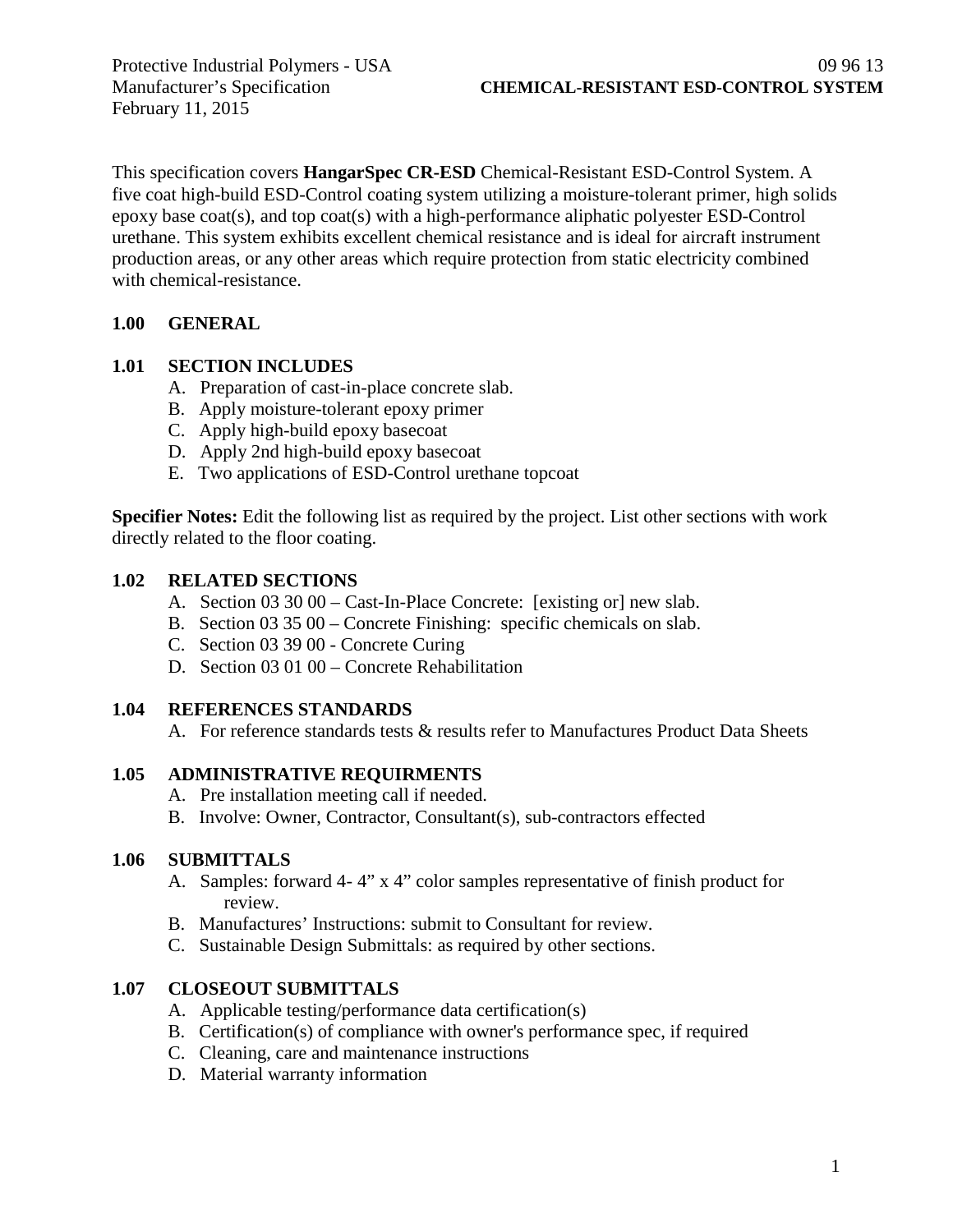### **1.08 QUALITY ASSURANCE**

- A. Regulatory Agency Sustainability Approvals
- B. Applicator: Use applicator experienced in application of specified materials for a minimum of [5] [Five] years on projects of similar size and complexity. Provide list of completed projects including project name and location, name of architect, name of material manufacturer, and approximate quantity of materials applied.
- C. Applicator's Personnel: Employ only persons trained for application of specified materials.

### **1.09 DELIVERY, STORAGE, AND HANDLING**

- A. Delivery: Deliver materials to site in manufacturer's original, unopened containers and packaging, with labels clearly identifying product name, manufacturer, batch or lot number, and date of manufacture. Do not store in direct sunlight or high heat conditions.
- B. Packaging Waste Management
- C. Storage:
	- 1. Store materials in accordance with manufacturer's instructions.
	- 2. Keep containers sealed until ready for use.
	- 3. Do not subject material to excessive heat or freezing; do not apply material that has been subjected to excessive heat or freezing. Material subjected to excessive heat or freezing shall be separated from inventory and destroyed by mixing all three components. The solid reacted product shall be disposed of in environmentally sound and regulatory compliant manner.
	- 4. Shelf life:
		- 1. ESD top coat -3months after date of manufacture, in unopened containers, under normal conditions.
		- 2. Primer and Basecoat- 1 year after date of manufacture, in unopened containers, under normal conditions.
- D. Handling: Protect materials during handling and application to prevent damage or contamination.
- E. Condition materials for use to  $65^{\circ}F 75^{\circ}F (18^{\circ}C 24^{\circ}C)$  for 24 hours prior to application.

### **1.11 SITE CONDITIONS**

- A. Ambient Conditions
	- 1. Do not apply materials if floor or air temperature is below 65°F (18°C).
	- 2. Do not apply materials if relative humidity is above 85 percent or within 5º of dew point at time of application.
- B. Existing Conditions
	- 1. Utilities, including electric, water, heat and finished lighting to be supplied by General Contractor.
	- 2. Maintain room temperature between  $65^{\circ}F 75^{\circ}F (18^{\circ}C 24^{\circ}C)$  for 48 hours before, during and 48 hours after installation, or until cured.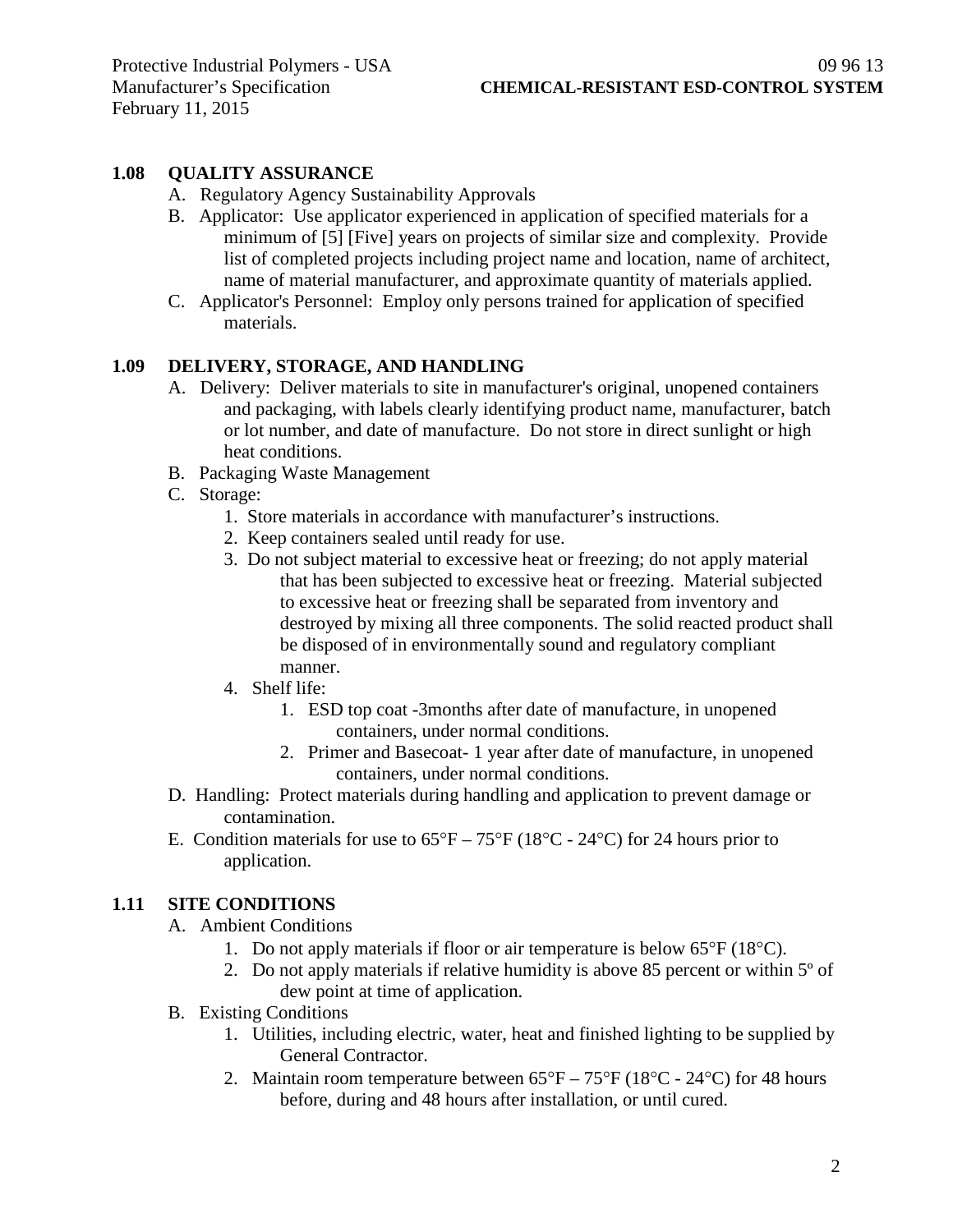- 3. At the time of application ensure the minimum substrate temperature is above  $60^{\circ}$ F (15<sup>o</sup>C) and the substrate temperature is 5<sup>o</sup>F (3<sup>o</sup>C) above the measured dew point at the time of application.
- 4. Erect suitable barriers and post legible signs at points of entry to prevent traffic and trades from entering the work area during application and cure period of the floor.
- 5. Protection of finished floor from damage by subsequent trades shall be the responsibility of the General Contractor.

### **1.12 MANUFACTURER WARRANTY**

- A. Provide warranty covering materials for a period of [1] [one] year after date of installation
- B. Installer to provide suitable warranty covering workmanship

## **2.00 PRODUCTS**

#### **2.01 MANUFACTURER**

- A. Protective Industrial Polymers [www.protectpoly.com](http://www.protectpoly.com/) (866) 361-3331
- B. 7875 Bliss Parkway, North Ridgeville, Ohio 44039

### **2.02 MATERIALS**

- A. Protect 1200 WR waterbased Epoxy Primer
- B. Protect 1000 HB Epoxy Basecoat
- C. Protect 200 ESD UR ESD-Control Urethane Topcoat

### **2.03 QUALITY CONTROL**

- A. Tests and Inspections: as required by Manufacturer.
- B. Non-Conforming Work: remove immediately and dispose off site.
- C. Coordination of Other Tests and Inspections

## **3.00 EXECUTION**

#### **3.01 APPLICATOR**

A. Must be a recognized contractor of Protective Industrial Polymers

#### **3.02 EXAMINATION**

- A. Substrate:
	- 1. Free of curing membranes, silicate surface hardener, paint, or sealer and be structurally sound.
	- 2. If you suspect concrete has been treated or sealed, proceed with complete removal process.
	- 3. Consult your PIP representative for further instruction if silicate hardeners or membranes have been utilized.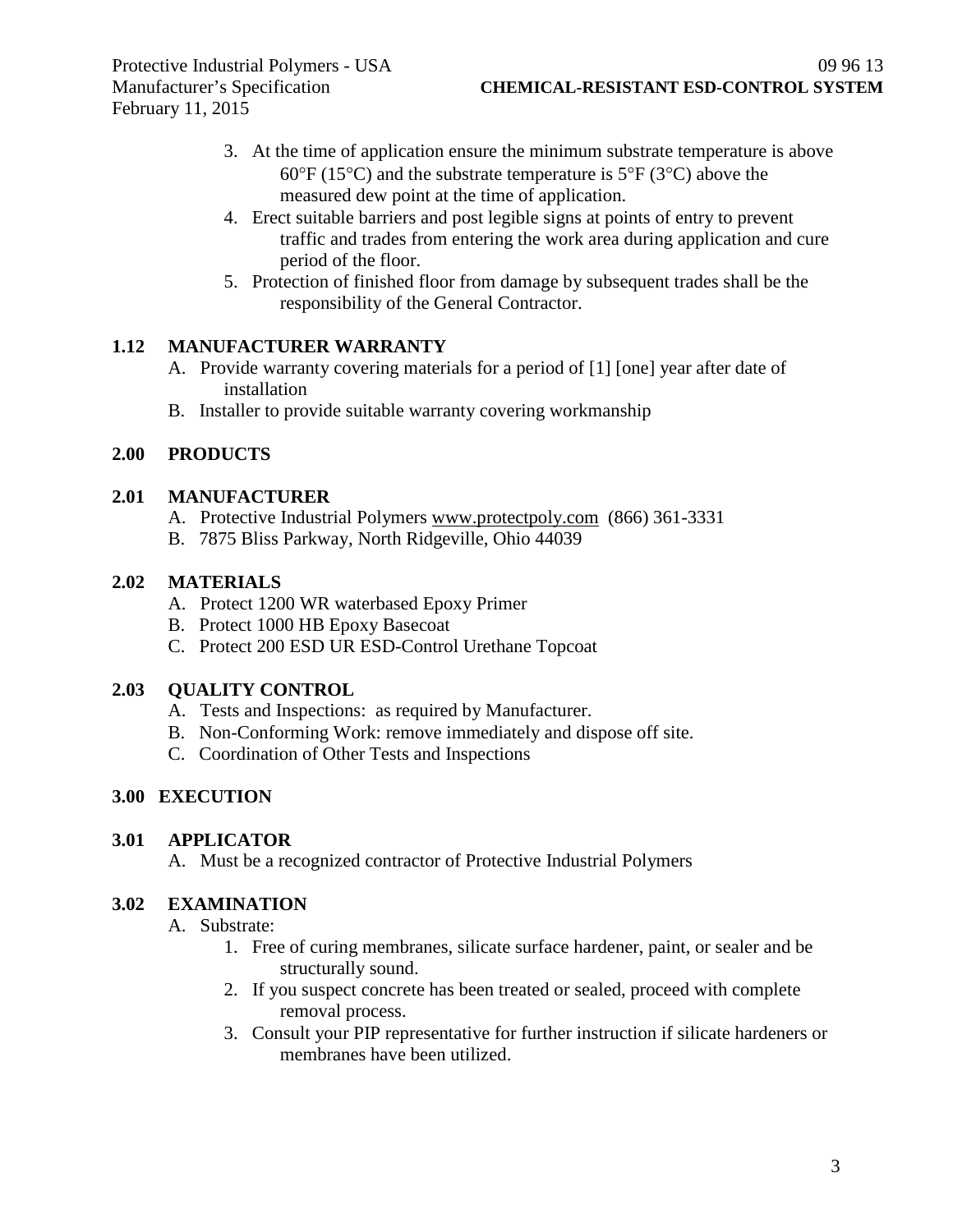# B. Moisture:

- 1. The relative humidity of the concrete substrate shall be less than 75% (using ASTM F2170).
- C. Vapor / Contamination:
	- 1. Testing for MVT does not guarantee against future problems.
	- 2. If there is no known vapor barrier or the vapor barrier is inadequate, there is an elevated risk of bond failure.
	- 3. Other factors including the migration of oils, chemicals, excessive salts, or Alkali Silica Reaction (ASR) from the concrete from may also elevate the risk of adhesion difficulties.
	- 4. Consult your PIP representative for approved mitigation treatments.
- D. Temperature:
	- 1. During the application and cure of the coating, the substrate temperature, material temperature and room conditions must be maintained between 18˚C (65˚F) and 32˚C (90˚F).
- E. Humidity:
	- 1. Relative Humidity (RH) should be limited to 30-80%.
	- 2. DO NOT apply coatings unless the surface temperature is more than five degree over the dew point.

## **3.03 PREPARATION**

- A. Remove surface dirt, grease, oil, and contaminates by detergent scrubbing and rinse with clean (clear) water.
- B. Mechanical Preparation: Blasting or grinding the surface is the preferred method of preparation.
- C. The success of industrial diamond grinding as a concrete preparation method will vary depending on technique and the hardness of the concrete.

# **3.04 JOINTS**

- A. All non moving joints (control joints) may be filled with a semi-rigid joint compound such as Protect JF-Epoxy or Protect JF-Polyurea. These joints may be coated with the ESD top coat to maintain electrical continuity across the joint.
- B. Isolation or expansion joints must be either:
	- 1. Coated with ESD top coat providing electrical continuity across the joint. Cracks may form in the ESD top coat intermittently throughout the length of the joint partially breaking some of the electrical continuity. Electrical continuity will not be interrupted unless the crack runs throughout the entire length of the joint totally separating the two adjacent slabs. If desired, grounding can be achieved using methods .2 and .3 below.
	- 2. Strapped topically with a conductive metallic grounding strap or copper tape containing a conductive adhesive after the ESD top coat is applied. This type of grounding must be kept in a location where there is minimal to no traffic which could possibly break this bridged grounding strap.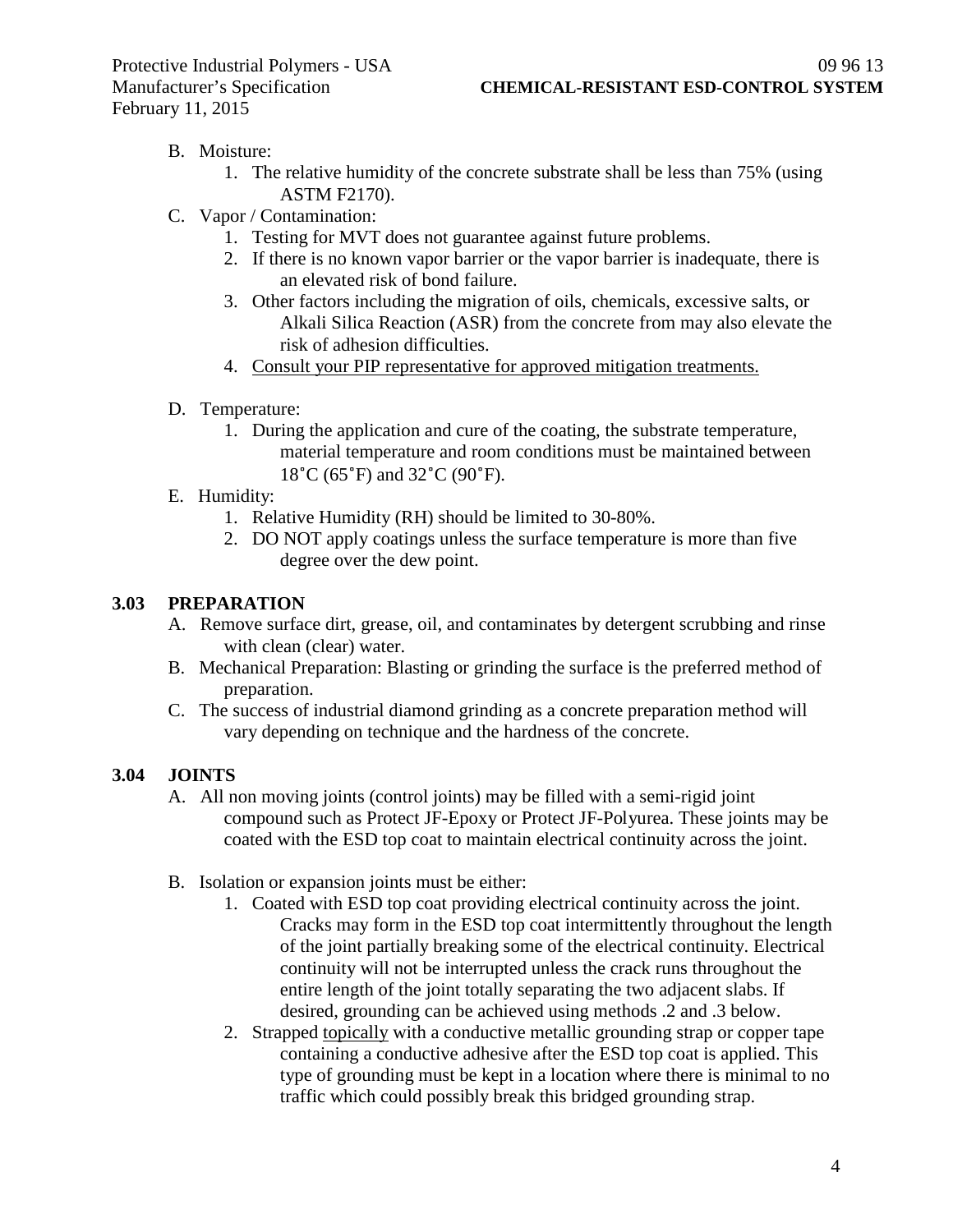3. Strapped through the joint by running a U- shaped piece of copper tape containing a conductive adhesive or conductive metallic strap down through the joint and back up the other side prior to filling the joint with flexible joint filler. The tabs of the U-shaped grounding piece extend at least 1 inch out into the slab on either side of the joint. The tabs must not be coated with the insulative primer and basecoat remaining bare to receive the ESD top coat only. The ESD topcoat is then applied to each slab and electrical continuity in maintained through the U-shaped grounding piece. This method is used when anticipating very large movement in the joint where a coating is not expected to stay bonded permanently to the joint material.

## **3.05 MIXING**

- A. Mix material in appropriate vessel as stated in the product's corresponding Technical Data Sheet.
- B. Mix material as directed in the product's corresponding Technical Data Sheet.

### **3.06 APPLICATION EQUIPMENT**

- A. Protective equipment and clothing as called for in the MSDS
- B. Jiffy® Mixer Blade model ES
- C. Clean container for mixing material
- D. Low speed high torque drill motor
- E. High quality short nap roller covers  $-1/4 3/8$  inch nap
- F. Application squeegee
- G. Roller Pans

### **3.07 APPLICATION**

- A. Protect 1200 WR Waterbased Epoxy Primer
	- 1. Apply the properly mixed material to the substrate using a notched or flat squeegee and level uniformly with a non shed 3/8" roller.
- B. Protect 1000-HB Base Coat
	- 1. Apply the properly mixed basecoat to the primed substrate using a notched squeegee and level uniformly with a non shed 3/8" roller.
- C. Protect 1000-HB Base Coat
	- 1. Apply the properly mixed basecoat to the primed substrate using a notched squeegee and level uniformly with a non shed 3/8" roller.
	- 2. Leaving the material sit in the pail longer than 10 minutes will result in an increase of viscosity and reduce leveling properties.
- D. Protect 200 ESD UR Top Coat
	- 1. Apply the properly mixed ESD topcoat to the basecoat only by pan-rolling using a pan and non shed 3/8" roller.
	- 2. Leaving the material sit in the pan longer than 10 minutes will result in an increase of viscosity, reduce leveling properties and diminish electrical conductivity.
	- 3. A second application is applied when first coat is cured sufficiently.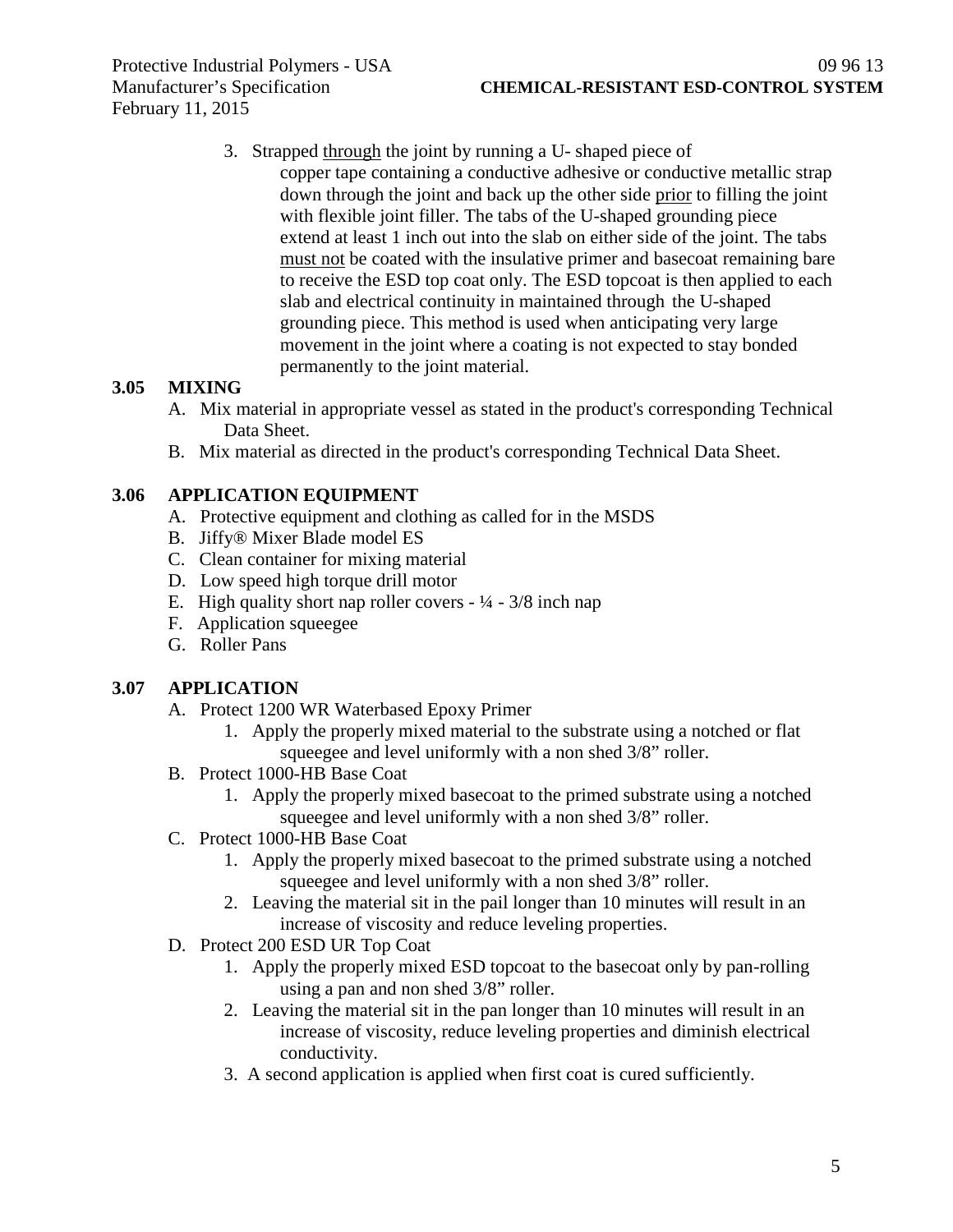- E. Tolerances:
	- 1. HangarSpec CR-ESD: 35-45mils

### **3.08 SPEADING RATE**

- A. Primer the degree of porosity in the concrete will greatly affect coverage rates. Typical consumption rates for primer application are 6-8 mils, (200-267 SF/gal).
- B. Basecoat is applied at 10-15 mils (107-160 SF/gal) per coat.
	- 1. The best practice is to measure and grid the floor to be sure of consistent application rate.
- C. ESD Epoxy Top Coat:
	- 1. Protect 200 ESD UR is applied at 4 mils (400 SF/gal) per coat.

### **3.09 CURING**

- A. Allow the coating to cure (dry) for a minimum 24 hours after application at 24˚C (75˚F) and 50% RH before opening the floor to light traffic, allow more time for low temperatures and higher humidity or for heavier traffic.
- B. Full coating properties mat take up to 7 days to develop.

## **3.10 REPAIR**

A. Repair gouges, chip outs, and scratches as soon as possible to prevent moisture and chemical under cutting and permanent damage to the floor coating.

### **3.11 RECOAT**

- A. Refer to appropriate product's Technical Data Sheet for recoat timetables and allowable recoat parameters as presented by the manufacturer.
- B. If the re-coat window has expired, the prior cured coating surface must be sanded with 100 grit sand paper or sanding screen installed on a swing-type floor buffer.
- C. Sand to a uniform dulled surface.
- D. Remove all sanding debris with a vacuum and damp mop.
- E. Scrub with detergent and rinse with clean (clear) water.
- F. Surface must be dry before recoating.

### **3.12 SITE QUALITY CONTROL**

- A. Site Tests and Inspections: per manufacturer's guidelines
- B. Non-Conforming Work: remove immediately and dispose off site

### **3.13 ADJUSTING**

A. Permitted only upon manufacturer's approval in writing

# **3.14 CLEANING**

- A. Remove masking, draping, and other protection from adjacent surfaces.
- B. Remove remaining materials and debris from job site and dispose of them according with local rules and regulations. Leave area in clean condition free of debris.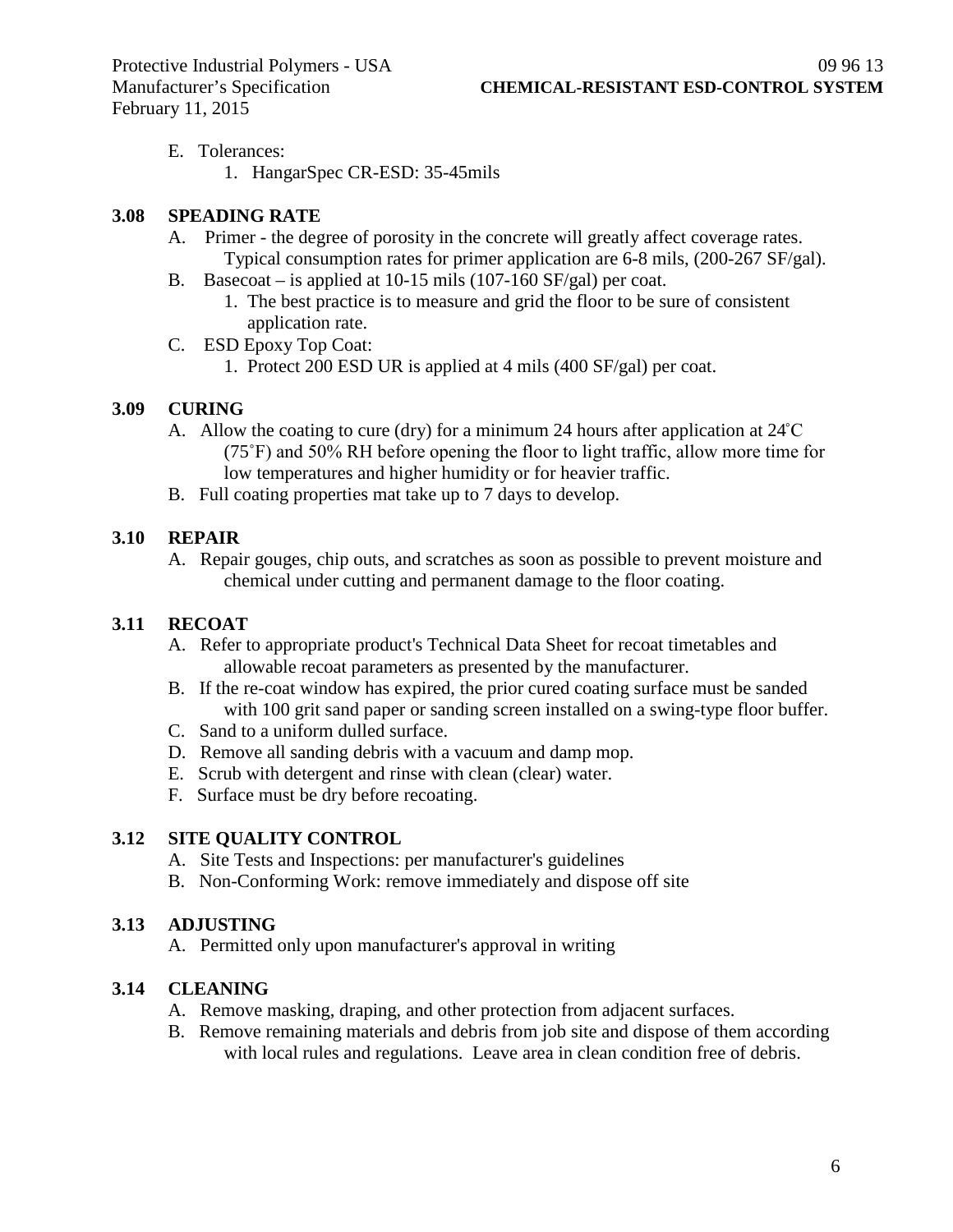## **3.15 CLOSEOUT ACTIVITIES**

- A. Notify manufacturer of completion of installation
- B. Forward operation and maintenance data to owner/owner's rep
- C. Forward effective warranty date and information to owner/owner's rep

#### **3.16 PROTECTION**

- A. Pointed items or heavy items dropped on the floor may cause chipping or concrete pop out damage.
- B. Plasticizer migration from rubber tires can permanently stain the floor coating.
- C. If a rubber tire is planned to set on the floor for a long period of time, place a piece of acrylic sheet between the tire and the floor to prevent tire staining.
- D. Rubber burns from quick stops and starts from lift trucks can heat the coating to its softening point causing permanent damage and marking.

### **3.17 MAINTENANCE**

- A. Allow floor coating to cure at least one week before cleaning by mechanical means (IE: sweeper, scrubber, disc buffer).
- B. Increased life of the floor will be seen with proper maintenance and will help maintain a fresh appearance of your new Protective Industrial Polymers floor.
- C. Regularly sweep to avoid ground in dirt and grit which can quickly dull the finish, decreasing the life of the coating.
- D. Spills should be removed quickly as certain chemicals may stain and can permanently damage the finish.
- E. Only soft nylon brushes or white pads should be used on your new floor coating. Premature loss of gloss can be caused by hard abrasive bristle Polypropylene (Tynex®) brushes.
- F. Heavy objects dragged across the surface will scratch all floor coatings. Avoid gouging or scratching the surface.

#### **END OF SECTION**

*See additional legal information below*